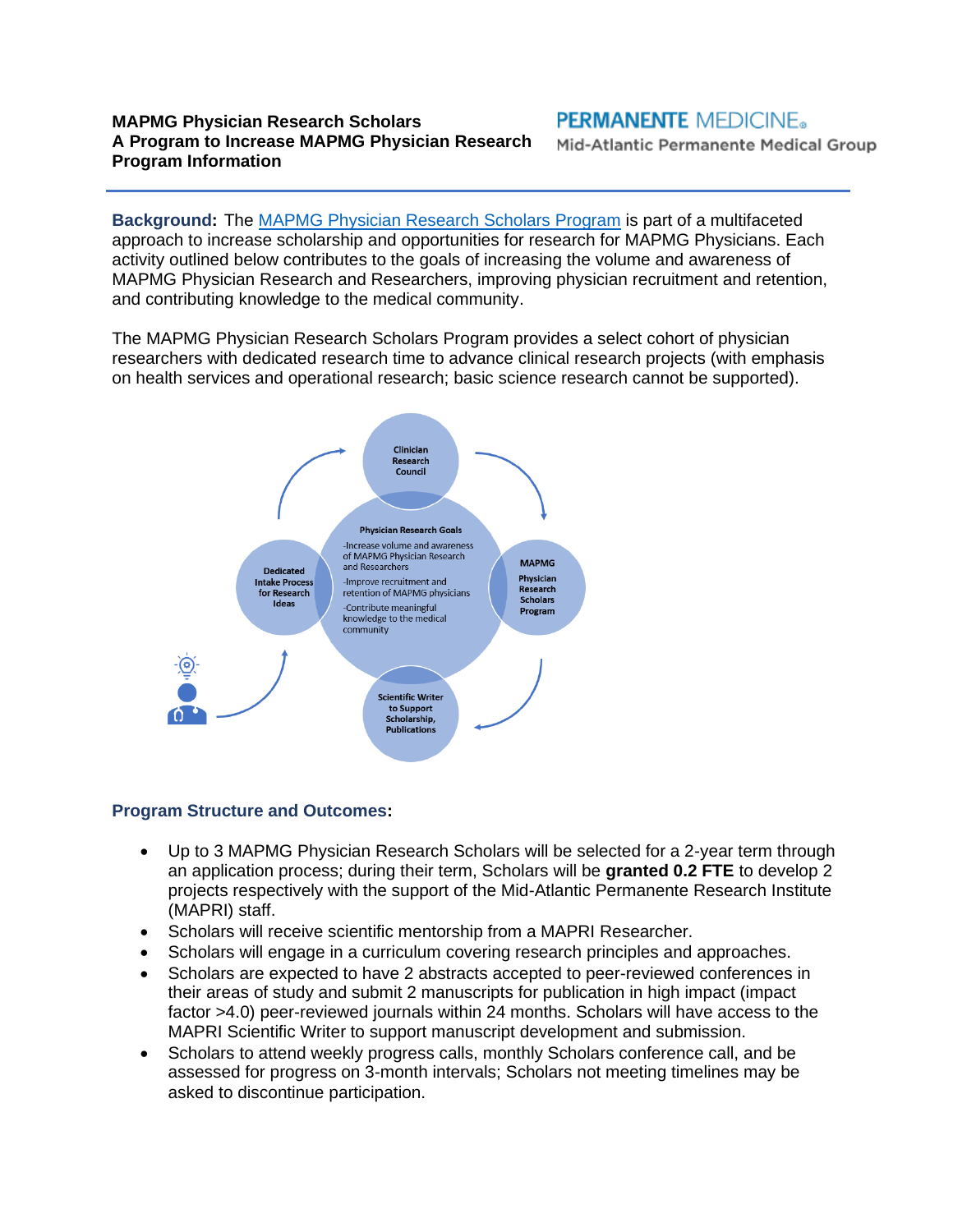## **Program Application and Review Timeline:**

## *- Program Announcement, May 2022*

## *- Call for Nominations, May 2 – June 10, 2022*

- The Clinician Research Council and physician leaders will share information about the Scholars program to encourage interest.
- Each department can solicit interest from physicians and nominate 1-2 physicians to advance to the application phase. *Department Chiefs should email nominations and corresponding CVs to [PhysicianResearchScholars@kp.org](mailto:PhysicianResearchScholars@kp.org) by June 10,*  **2022.** Physicians in Chief will receive notification as to nominees from their service areas.
- The Physician Research Scholars Program Team will host a webinar on May 31 from 12:00pm – 1:00pm to explain more about the program, nomination process, and timelines.
- Candidates can self-nominate by emailing their CV: [PhysicianResearchScholars@kp.org](mailto:PhysicianResearchScholars@kp.org)
- Candidates should:
	- o Have Shareholder or Shareholder Track status
	- $\circ$  Be at or willing to increase to 0.9-1.0 FTE (maintaining a minimal clinical FTE of 0.7-0.8 FTE)
	- o Have excellent clinical standing and no employment concerns (for example, retiring in next two years, on a performance improvement plan, low MPS scores)
	- o Evidence of an interest in scholarship (for example, attending a medical conference or presenting content at a medical conference (poster or oral)
	- o Prior research experience is required (for example, research during undergraduate, graduate, medical, residency or fellowship training) o Have at least two research ideas for inquiry
- 

# *- Nominees Submit Application, due July 22, 2022*

- Full Application available on the Physician Research Scholars Program website.
- The Physician Research Scholars Program Team will host Office Hours on June 14 from 12:00pm – 1:00pm to answer questions and assist in completing the application. Additional Office Hours may be added as needed on July 8 and July 13.

## *- Application Review, August 1 – September 3, 2022*

- Reviewers will select 5-6 Finalists to advance to the interview. Review criteria outlined below.
- Applicants not selected for interviews will be notified by September 3, 2022.

#### *- Finalists Interview, September 6 – 30, 2022*

• A small committee composed of **Dr. Michael Horberg** - Associate Medical Director Research, **Dr. Nancy Weinfield –** Lead Research Scientist, **Dr. Cabell Jonas** - Operations Research Associate Investigator and the **MAPMG Physician Scholars Program Team** will interview the 5-6 Finalists.

## • **Up to 3 MAPMG Physician Research Scholars will be selected for the program.**

## *- MAPMG Physician Research Scholars Announced, October 2022*

• The MAPMG Physician Research Scholars will be announced by Dr. Richard McCarthy via email.

**-** *Program Start January 1, 2023 – End December 31, 2024*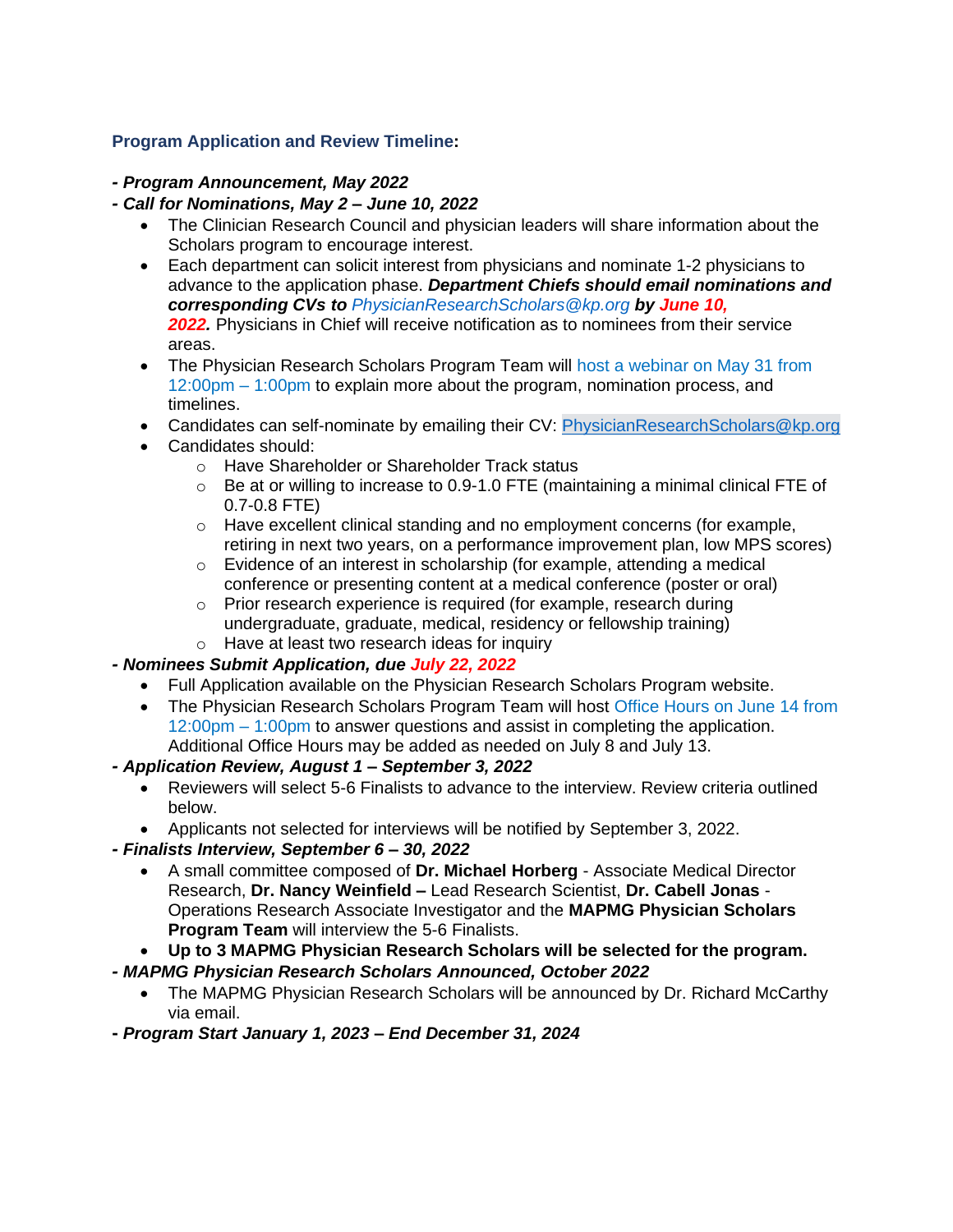### **Application Review Criteria:**

Reviewers will select **5-6 Finalists** to advance to the Interview Assessment using the review criteria below:

- Adequacy of the application (including sufficient literature review, understanding of the need for the research, any limitations)
	- o Applicants may be asked to meet with the Scholars administrative team to discuss any questions that may arise while the application is being reviewed.
- Scientific merit and impact of the proposed research (including significance of the proposed research, adequacy of the research design/methods and adequacy of the proposed analyses)
- Clinical benefit or safety benefit to KPMAS members
- Ability of the investigator(s) to complete the project on time (Scholars to be formally assessed for progress on 6-month intervals; Scholars not meeting timelines may be asked to discontinue participation)
- Ability of the investigators to engage any peers or departments needed to complete the work
- Utilization of Kaiser Permanente's unique strengths which include a large and diverse patient population, existing databases, and absence of conflicts of interest; appropriateness of conducting the research within KPMAS

#### **Interview Assessment Criteria:**

A small committee composed of **Dr. Michael Horberg** - Associate Medical Director Research, **Dr. Nancy Weinfield –** Lead Research Scientist, **Dr. Cabell Jonas** - Operations Research Associate Investigator and the **MAPMG Physician Scholars Program Team** will interview the 5-6 Finalists and select **up to 3 MAPMG Physician Research Scholars** based on the following:

- Enthusiasm, interest, and drive of the applicant
- Applicant has a clear understanding of the Scholars program goals and expectations
- Ability of the proposed research to be completed in two years and promote clinical excellence
- Capacity to devote 0.2FTE to the Scholars program
- Ability of the applicant to manage clinical responsibilities and Scholar responsibilities

## **Program Estimated Time Commitments:**

#### **Start-Up Meetings**

#### **Month 1:**

- **Intake Meeting (1 hour)** Scholars Program Overview and Expectations *Attendees*: Scholar, Michael Horberg, Cabell Jonas
- **Research Scoping Meeting (2 hours)**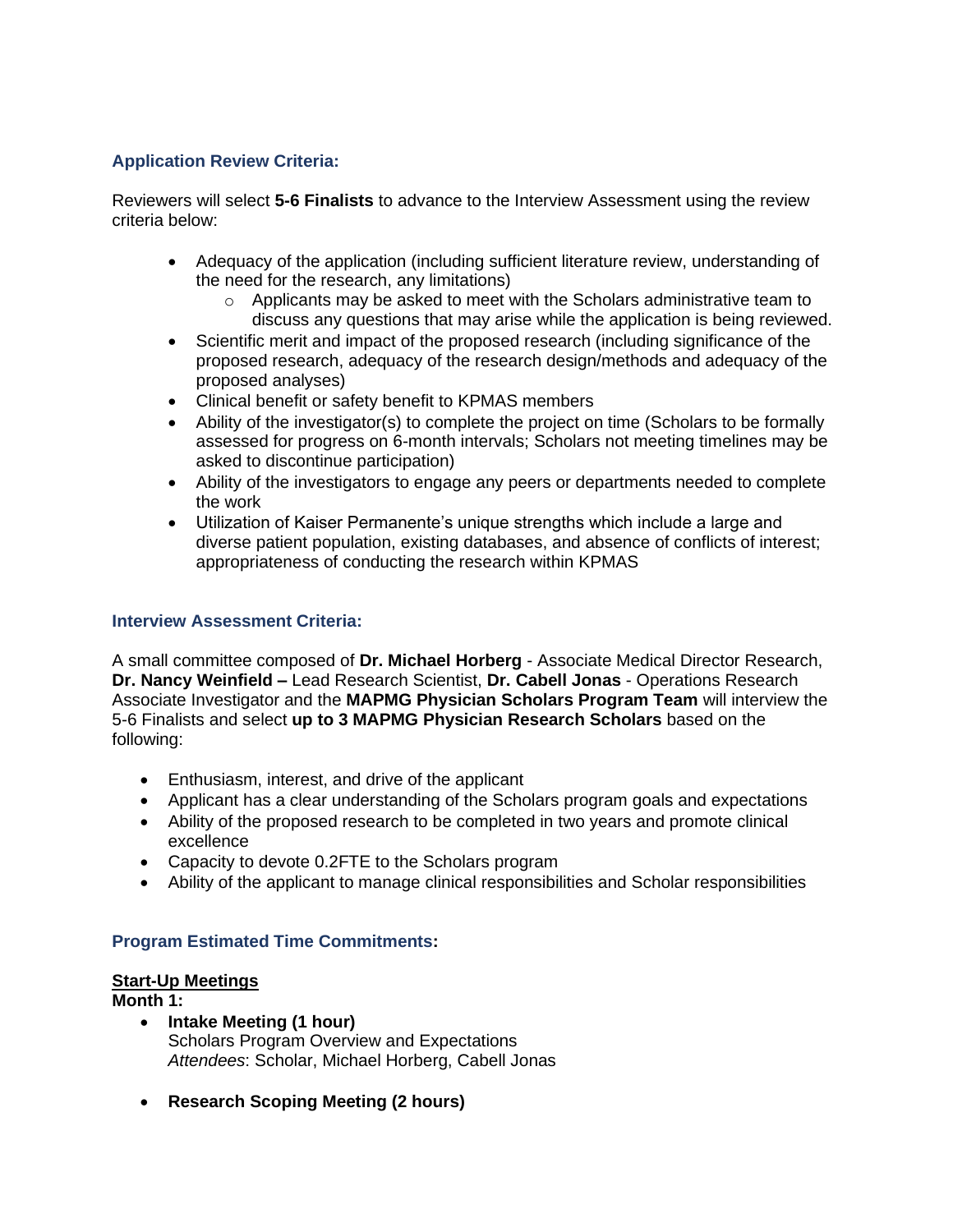Discuss, scope, and refine two research ideas. *Attendees*: Scholar, Research Scientist, Project Manager

- **Introduction to the IRB (1 hour)** Accessing Relevant Training *Attendees*: Scholar, LaTrina Neal
- **Introduction to the Project Manager (30 minutes)** Discuss roles, responsibilities, budgeting/charging for Scholar, Project Manager, and Analyst work. *Attendees*: Scholar, Project Manager, Senior Lead

# • **Foundation of Research Curriculum (2-3 days in year 1)**

Overview of MAPMG/MAPRI/KPMAS resources, policies, and procedures for conducting research. Refresher seminar on basic epidemiologic and health services research methods. Research proposal basics – organization and composition of an effective proposal. IRB and Regulatory processes. *Attendees*: Scholars, guest speakers as needed

## **Month 2:**

- **Data Collection and Analysis Discussion (2 hours)**  Discuss analytics plan; prepare/submit RAPTOR. *Attendees*: Scholar, Research Scientist, Analyst, MGOS or KPHC support (as needed)
- **Timeline and Project Plan (1 hour)**  Develop and finalize project timeline and plan based on scoped research plan. *Attendees*: Scholar, Project Manager
- **Weekly project scoping calls to begin (30 minutes)** Weekly project scoping calls will be used to check project progress, troubleshoot issues, review data, prepare abstracts/manuscripts, etc., and will continue throughout duration

of program. When manuscript is being actively prepared, Scientific Writer will be included in meetings.

*Attendees*: Scholar, Project Manager, Analyst, Research Scientist (as needed).

# **Month 12:**

• **1-year Check-in (1 hour)** Project update, program feedback *Attendees*: Scholar, Michael Horberg, Project Manager, Scientific Writer

# **Recurrent Meetings**

**Monthly:**

- **Scholarly Peer Meeting (1 hour)**
- Networking and idea sharing between scholars. Attendees: Scholar, Michael Horberg, guest speakers as needed

# **Months 3, 6, 9, and 12:**

• **Senior Team Update Meeting (30 minutes)** Provide project updates and program feedback to senior team members. *Attendees*: Scholar, Michael Horberg, Project Manager, Senior Lead